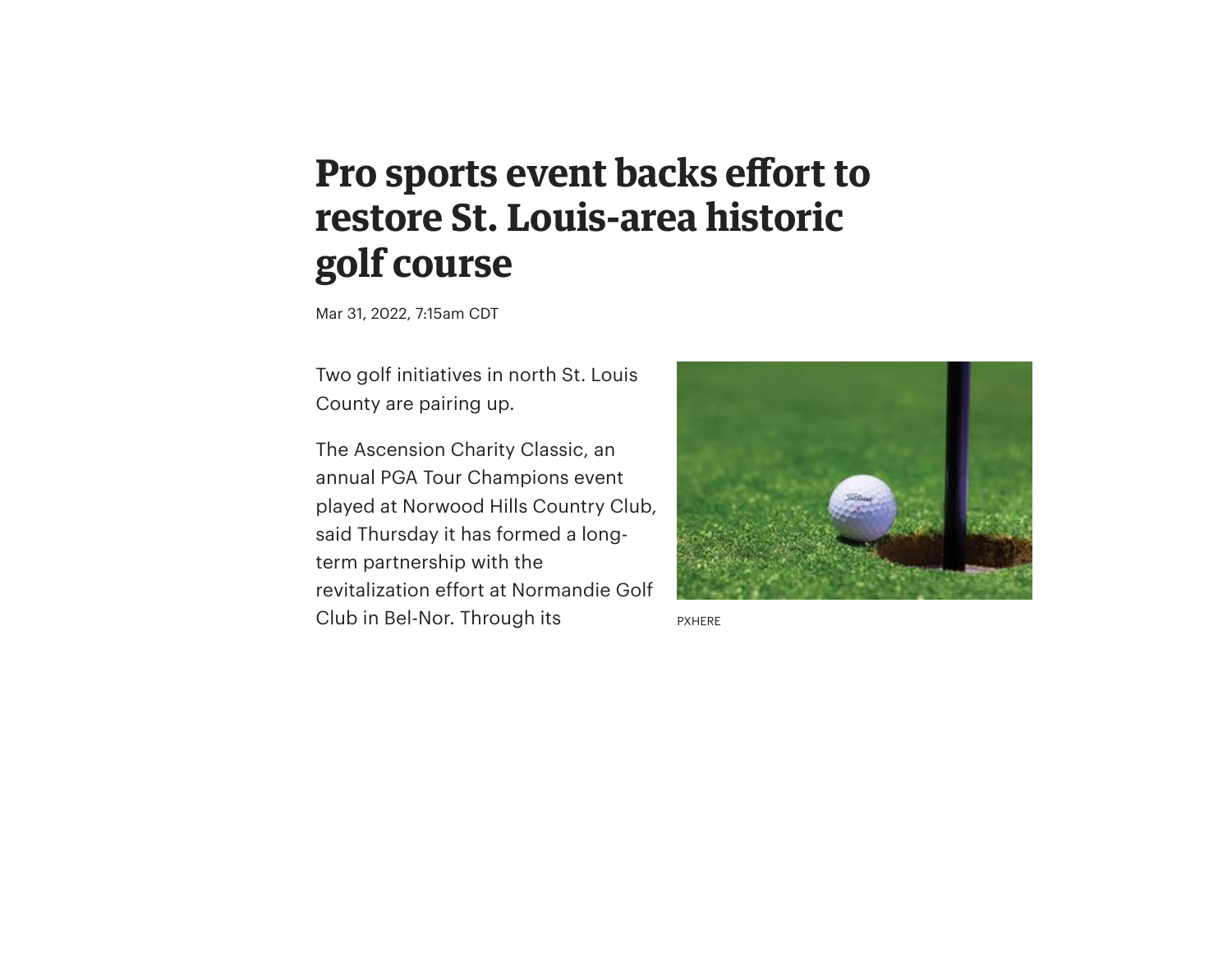A pair of golf initiatives in north St. Louis County are teaming up. partnership with Normandie, the Ascension Charity Classic said it will provide a "significant investment" to renovate the historic public golf course and also team up on investments to "make golf more diverse and inclusive."

Norwood Hills, where the Ascension Charity Classic is held, is located less than 4 miles from Normandie. The senior golf tournament, which was first played in 2021, donates its proceeds to local charities and raised more than [\\$800,000](https://www.bizjournals.com/stlouis/news/2021/10/20/inaugural-ascension-charity-classic-raises-800-00.html) for nonprofits in 2021. Tournament organizer Nick [Ragone](https://www.bizjournals.com/stlouis/search/results?q=Nick%20Ragone) said the Ascension Charity Classic is providing financial support to the Normandie project through its charitable proceeds. He declined to disclose the amount of support being pledged.

In addition to offering financial support, the Ascension Charity Classic says it could host some of its own events in future years at Normandie. That could include a qualifying round for the Ascension Charity Classic and the newly [launched](https://www.bizjournals.com/stlouis/news/2022/02/25/ascension-another-pro-golf-tournament-to-st-louis.html) APGA Tour St. Louis – Ascension Classic presented by Daugherty Business Solutions; pro-am events; and possibly the APGA Tour event (which is being held this year at Glen Echo Country Club).

"It made perfect sense for the Ascension Charity Classic to get involved in this effort to restore and revitalize Normandie Golf Course given our long-term commitment to North St. Louis County through our PGA TOUR Champions and APGA Tour events, as well as our commitment to making golf more diverse and inclusive," said Ragone, executive vice president and chief marketing officer at Ascension, a St. Louis-based Catholic nonprofit health system. "We believe that a redesigned and revitalized Normandie Golf